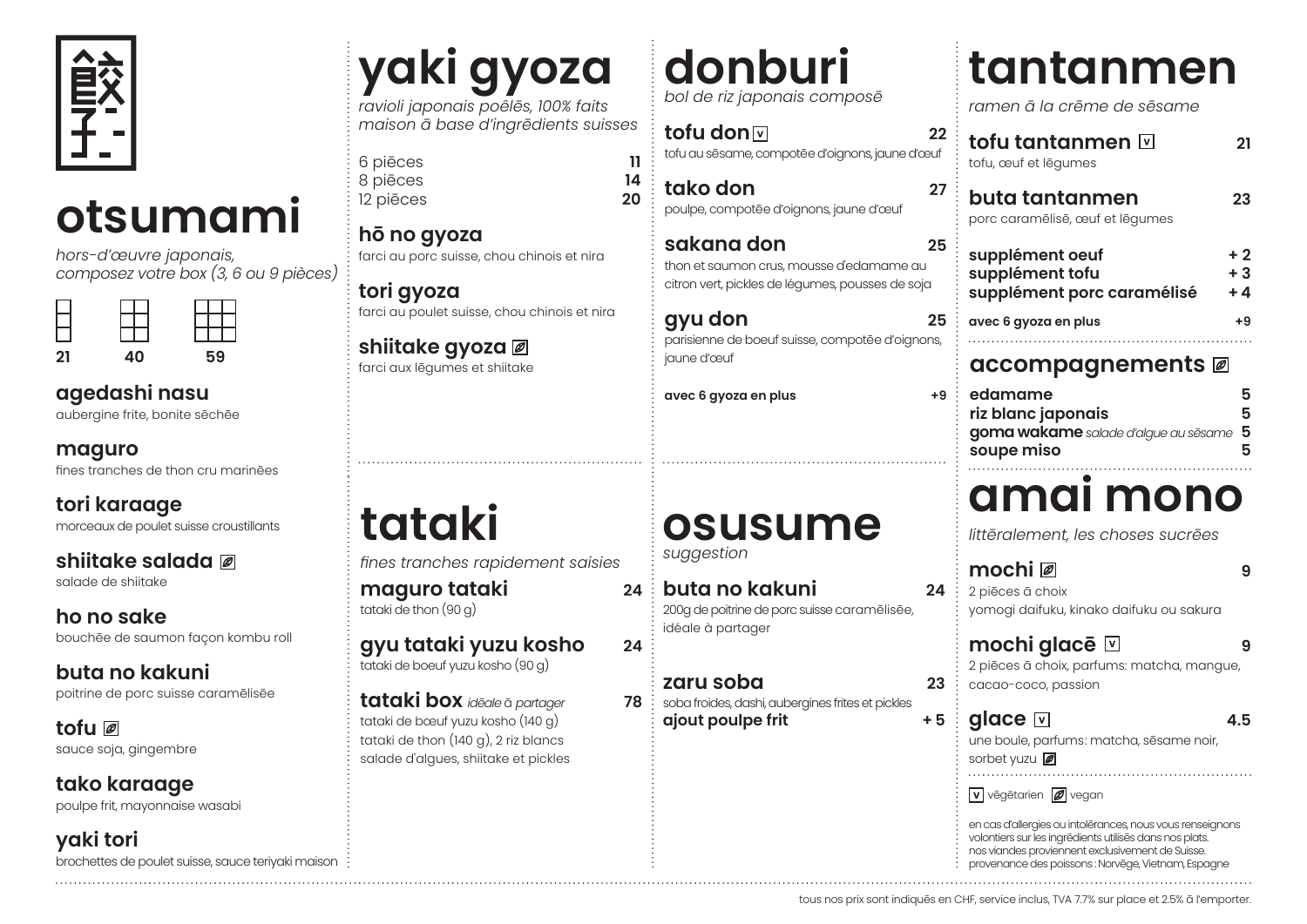# gyōza<br>nọ hō

### **carte des boissons**

#### **dēsaltērantes**

| sirop                        | 33 cl            | 2.5 |
|------------------------------|------------------|-----|
| thē vert glacē maison        | 33 cl            | 4.5 |
| eau minērale / gazeuse       | 50 cl            | 4.5 |
| Coca, fanta, tonic, limonade | 33 cl            | 4.5 |
| bière sans alcool            | 33 <sub>cl</sub> | 5   |
| urban lemonade yuzu (CH)     | 33 <sub>cl</sub> | 6.5 |
|                              |                  |     |

#### **cafē/thē**

| cafē / espresso    | 3.5 |
|--------------------|-----|
| infusion, thē noir | 4.5 |
| thē vert sencha    | 4.5 |
| thē vert hojicha   | 4.5 |
| thē vert genmaicha | 4.5 |



|            |                                                    |                                    |     | vin                                       |                            |       |           |                                          |            |                |
|------------|----------------------------------------------------|------------------------------------|-----|-------------------------------------------|----------------------------|-------|-----------|------------------------------------------|------------|----------------|
|            | <b>bi</b> eres                                     | 3dl                                | 5dl |                                           |                            | verre | bouteille | whisky japonais                          |            | 2cl            |
|            | Kirin pression                                     | 5                                  | 7   | blanc                                     |                            |       |           | Akashi                                   | 40%        | 8              |
|            | Apaisēe (GE) pression<br>insolente double IPA 7.5% | 7                                  | 9   | Mēridienne blanche<br>Chasselas, Dardagny |                            | 6     | 42        | Nikka From The Barrel<br>Nikka Taketsuru | 51%<br>43% | 8<br>9         |
|            | Asahi bouteille                                    | 6                                  |     | Chardonnay, Dardagny                      |                            | 7     | 49        | Nikka Coffey Grain                       | 45%        | 10             |
|            | Sapporo bouteille                                  | 6                                  |     |                                           |                            |       |           | Togouchi                                 | 40%        | 10             |
|            | Apaisēe (GE)                                       | 7                                  |     | rouge                                     |                            |       |           | Nikka The Revival                        | 43%        | 12             |
|            | en bouteille du moment                             |                                    |     | Mēridienne rouge                          |                            | 6     | 42        | Suntory The Chita                        | 43%        | 13             |
|            |                                                    |                                    |     | Gamay, Dardagny                           |                            |       |           | Yamazaki                                 | 43%        | 13             |
|            | <b>UMeshu</b> vin de prune Idl bouteille           |                                    |     | Longitude 5°59' E                         | Gamaret/Garanoir, Dardagny | 7     | 49        | Suntory Hibiki                           | 43%        | 14             |
| 2.5        | Takara plum                                        | 7                                  | 47  |                                           |                            |       |           | Yamazaki 12 ans                          | 43%        | 21             |
|            |                                                    |                                    |     | rosē                                      |                            |       |           |                                          |            |                |
| 4.5<br>4.5 | liqueur japonaise                                  |                                    | 4cl | Mēridienne rosēe<br>Gamay, Dardagny       |                            | 6     | 42        | gin japonais                             |            |                |
| 4.5        | Kyo yuzu                                           | 12%                                | 5   |                                           |                            |       |           | servi avec tonic, yuzu et gingembre      |            |                |
| 5          | Saito yuzu                                         | 12%                                | 5   | prosecco                                  |                            | 6     |           | Roku                                     |            | 16             |
| 6.5        | matcha                                             | 12%                                | 5   |                                           |                            |       |           | Etsu                                     |            | 18             |
|            |                                                    |                                    |     |                                           |                            |       |           | Nikka coffey                             |            | 18             |
|            |                                                    |                                    |     |                                           |                            |       |           | KI NO BI Kyoto Dry                       |            | 19             |
| 3.5        |                                                    | <b>au verre</b>                    |     |                                           | Idl                        | 3dl   |           |                                          |            |                |
| 4.5        |                                                    | Shirakabegura Kimoto Junmai        |     |                                           | 8                          | 23    |           | chūhai                                   |            |                |
| 4.5        |                                                    | Homare Kirin Tokubetsu Junmai      |     |                                           | 8                          | 23    |           | cocktail japonais au jus de fruit        |            |                |
| 4.5<br>4.5 |                                                    | Shochikubai Kyoto Junmai           |     |                                           | 8                          | 23    |           | lemon, orange ou grapefruit              |            | 12             |
|            |                                                    | dēcouverte sakē 3 verres           |     |                                           |                            | 24    |           | cocktails                                |            |                |
|            |                                                    |                                    |     |                                           |                            |       |           | Spritz                                   |            | 10             |
|            |                                                    | tokkuri carafe ā sakē              |     |                                           |                            | 3dl   | bouteille | Hendrick's tonic                         |            | 16             |
|            |                                                    | Mio sparkling junmai               |     |                                           | 300ml                      |       | 24        | standard long drinks                     |            | 15             |
|            |                                                    | Nigori junmai                      |     |                                           | 240ml                      |       | 23        |                                          |            |                |
|            |                                                    | Kokushi Muso «Cocoo» junmai        |     |                                           | 500ml                      | 25    | 39        | vodka                                    |            | 4 <sub>C</sub> |
|            |                                                    | Chikurin junmai daiginjo           |     |                                           | 720ml                      | 24    | 55        | Suntory haku                             | 40%        |                |
|            |                                                    | Oze junmai                         |     |                                           | 720ml                      | 24    | 55        | Russian standard                         | 40%        | 5              |
|            |                                                    | Fukucho Sea Food shiro koji junmai |     |                                           | 720ml                      | 27    | 63        |                                          |            |                |
|            |                                                    | Ryûjin Kakushi ginjo namagenshu    |     |                                           | 720ml                      | 29    | 67        | tequila                                  |            | 4c             |
|            |                                                    | Fukucho Hattanso junmai ginjo      |     |                                           | 720ml                      | 32    | 69        | Patron XO cafē                           | 35%        | 8              |
|            |                                                    |                                    |     |                                           |                            |       |           | Reposado                                 | 40%        | 5              |

| whisky japonais                                                                                                                               |     | 2cl             |
|-----------------------------------------------------------------------------------------------------------------------------------------------|-----|-----------------|
| Akashi                                                                                                                                        | 40% | 8               |
| Nikka From The Barrel                                                                                                                         | 51% | 8               |
| Nikka Taketsuru                                                                                                                               | 43% | 9               |
| Nikka Coffey Grain                                                                                                                            | 45% | 10              |
| Togouchi                                                                                                                                      | 40% | 10              |
| Nikka The Revival                                                                                                                             | 43% | 12              |
| Suntory The Chita                                                                                                                             | 43% | 13              |
| Yamazaki                                                                                                                                      | 43% | 13              |
| Suntory Hibiki                                                                                                                                | 43% | 14              |
| Yamazaki 12 ans                                                                                                                               | 43% | 21              |
|                                                                                                                                               |     | 18              |
| Nikka coffey<br>KI NO BI Kyoto Dry                                                                                                            |     | 19              |
|                                                                                                                                               |     |                 |
|                                                                                                                                               |     | 12              |
|                                                                                                                                               |     |                 |
|                                                                                                                                               |     | 10              |
|                                                                                                                                               |     | 16              |
| chūhai<br>cocktail japonais au jus de fruit<br>lemon, orange ou grapefruit<br>cocktails<br>Spritz<br>Hendrick's tonic<br>standard long drinks |     | 15              |
| vodka                                                                                                                                         |     | $\cdots$<br>4cl |
| Suntory haku                                                                                                                                  | 40% | 7               |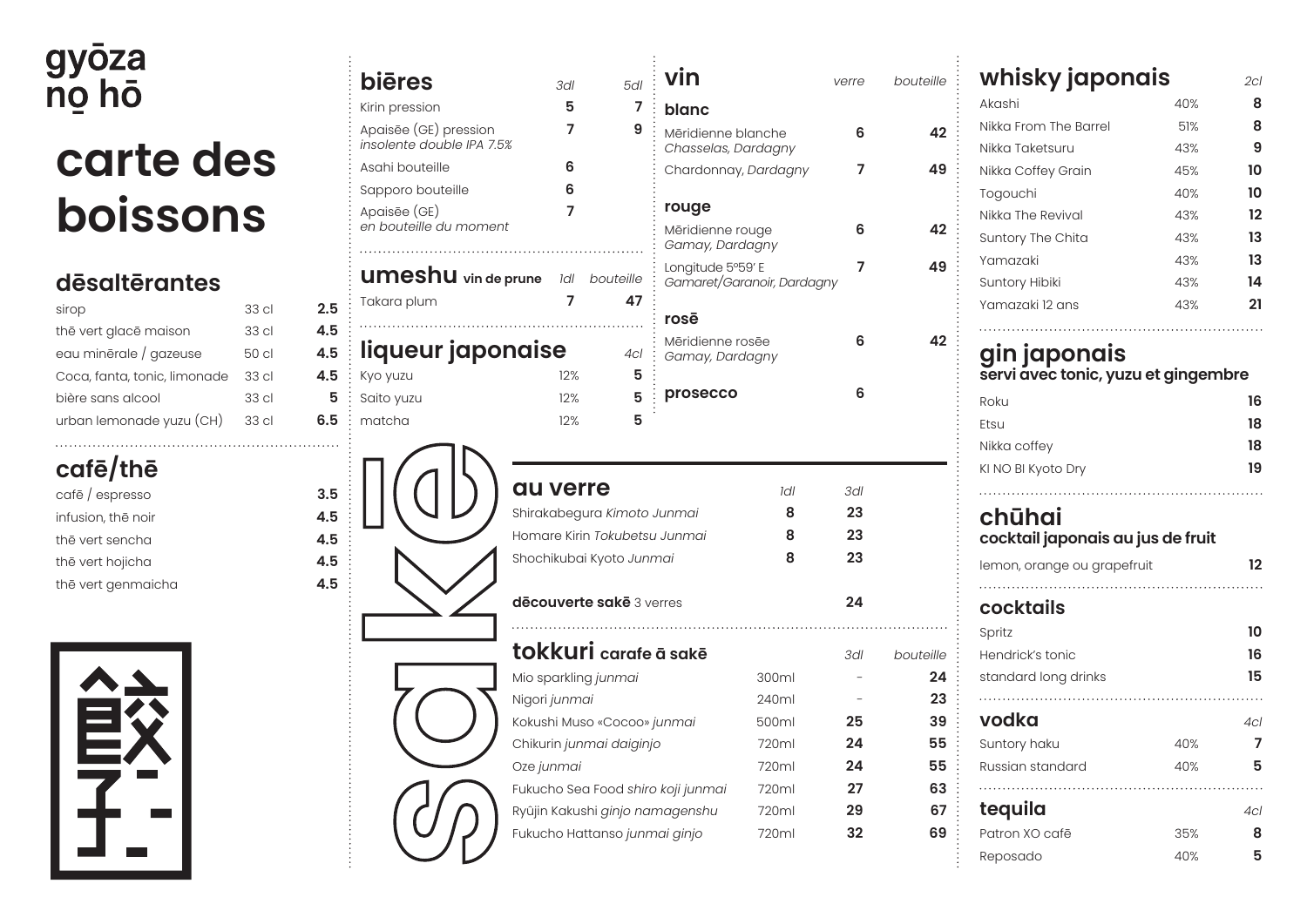

### **otsumami**

*japanese appetizers, create your own box (3, 6 or 9 pieces)*



#### **agedashi nasu**

fried eggplant, dried bonito

**maguro**

thin slices of marinated raw tuna fish

**tori karaage** juicy pieces of fried swiss chicken

#### **shiitake salada**

mushroom salad

**ho no sake** salmon bites kombu roll style

**buta no kakuni** 

caramelized swiss pork belly

**tofu**  soy sauce, ginger

**tako karaage** fried octopus, wasabi mayonnaise

**yaki tori** swiss chicken skewers, homemade teriyaki sauce

### **yaki gyoza**

*homemade japanese potstickers with swiss ingredients*

6 pieces **11** 8 pieces **14** 12 pieces

**hō no gyoza**  swiss pork, chinese cabbage and nira

**tori gyoza**  swiss chicken, chinese cabbage et nira

**shiitake gyoza**  vegetables and shiitake

**donburi** *japanese rice bowl dish*

**tofu don**  $\mathbb{\overline{v}}$  **22** tofu, sesame dressing, fresh egg yolk, onion compote, soy sprouts

**tako don 27** octopus, fresh egg yolk, onion compote, soy sprouts

**sakana don 25** raw tuna and salmon cubes, edamame and lime mousse, pickled vegetables, soy sprouts

**gyu don 25** swiss ribeye steak, fresh egg yolk, onion compote, soy sprouts

with 6 gyoza combo

### **tantanmen**

*ramen in our sesame paste soup*

**tofu tantanmen 21** tofu, egg and vegetables **buta tantanmen 23** caramelized pork, egg and vegetables

| add egg<br>add tofu<br>add caramelized pork | $+2$<br>$+3$<br>$+4$ |
|---------------------------------------------|----------------------|
| with 6 gyoza combo                          | +9                   |
|                                             |                      |

#### **sides**

| $\therefore$ edamame                | 5 |
|-------------------------------------|---|
| 9: japanese white rice              | 5 |
| : goma wakame seaweed salad, sesame | 5 |
| $\frac{1}{2}$ miso soup             | 5 |
|                                     |   |

### **amai mono**

*literally, sweet things*

|                                     |           |                                                                                                                                                                                                                                            | 9   |
|-------------------------------------|-----------|--------------------------------------------------------------------------------------------------------------------------------------------------------------------------------------------------------------------------------------------|-----|
| าi                                  | 24        | choose two from:<br>yomogi daifuku, kinako daifuku or sakura                                                                                                                                                                               |     |
| d pork<br>gplant and veggie pickles | 23<br>+ 5 | mochi ice cream $\boxdot$<br>choose two from: matcha, mango, cocoa-<br>coconut, passion fruit                                                                                                                                              | 9   |
|                                     |           | glace ⊡<br>one scoop, flavors: matcha, black sesame,<br>yuzu sorbet                                                                                                                                                                        | 4.5 |
|                                     |           | $ v $ vegetarian $ \mathscr{D} $ vegan<br>in case of allergies or intolerances, we will gladly inform you<br>on the ingredients used in our dishes.<br>our meat comes exclusively from Switzerland.<br>fish origin: Norway, Vietnam, Spain |     |
|                                     |           | all our prices are indicated in CHF, service included, VAT 7.7% on site and 2.5% to go.                                                                                                                                                    |     |

#### **tataki** *quickly seared thin slices*

**maguro tataki 24** tuna tataki (90 g)

**gyu tataki yuzu kosho 24** beef tataki yuzu kosho (90 g)

**tataki box** *best to share* **78** beef tataki yuzu kosho (140 g) tuna tataki (140 g), 2 white rice

#### **osusume** *recommendation*

**buta no kakuni 24** 200g of swiss caramelized pork

*za* **zaru soba 23** cold soba, dashi, fried eggplant and veggie pickles **add fried octopus +5**

seaweed and shiitake salad, veggie pickles